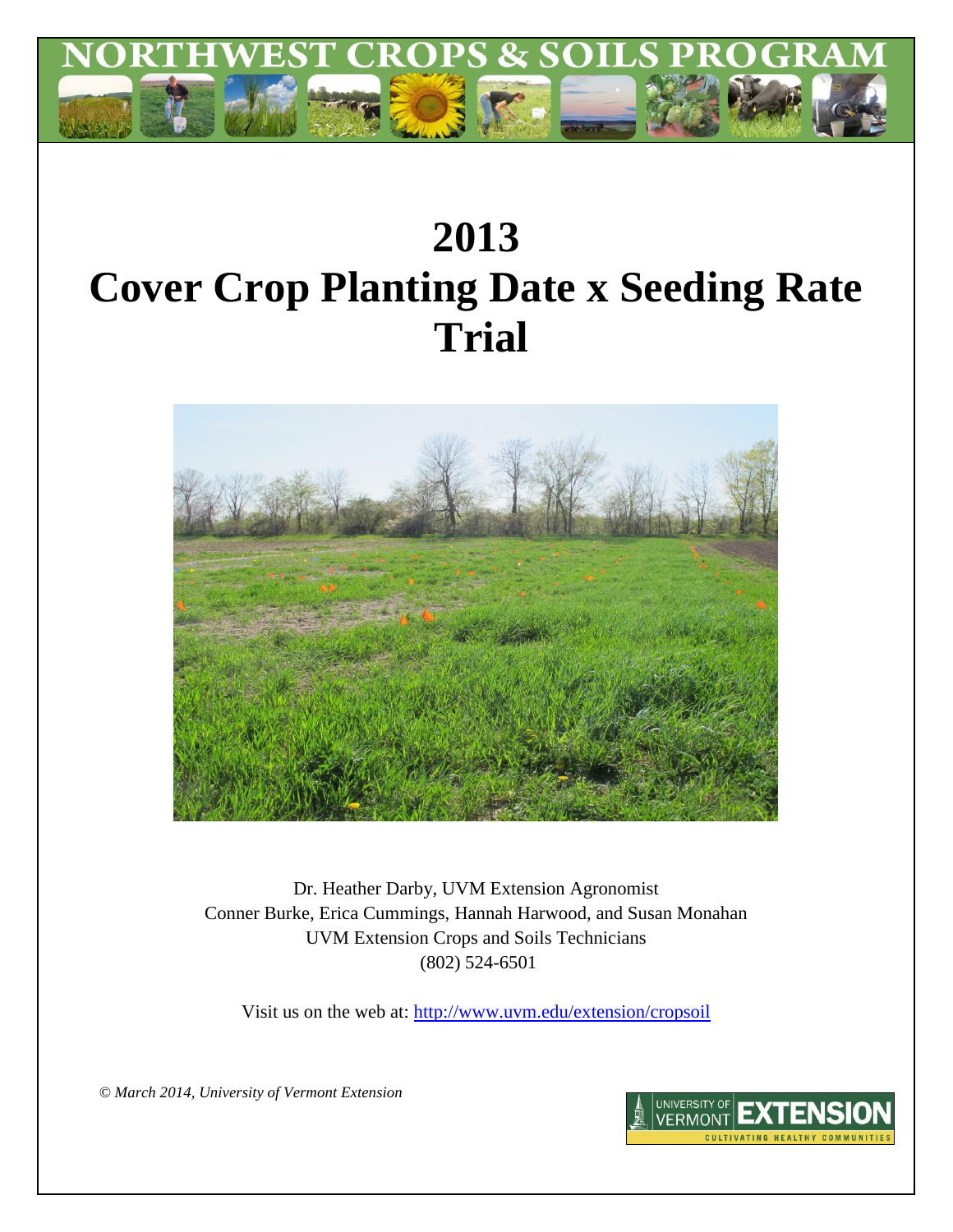## **2013 COVER CROP PLANTING DATE X SEEDING RATE TRIAL Dr. Heather Darby, University of Vermont Extension [heather.darby\[at\]uvm.edu](mailto:heather.darby@uvm.edu?subject=Winter%20Barley%20Variety%20Trial)**

When corn silage is harvested in the fall, the entire plant is removed, leaving the soil exposed through the winter. Many farmers have started to plant cover crops following corn harvest because of the multitude of benefits cover cropping brings to soil health and fertility. The cover crop protects the soil from erosion, adds organic matter, and also scavenges excess soil nitrogen (N), releasing it again after cover crops are terminated in the spring. This keeps the nitrogen from potentially being lost through leaching, which, in addition to the soil benefits, provides a financial benefit to farmers – less nitrogen loss means less fertilizer needed in the spring. Farmers have asked about best practices for growing cover crops to maximize benefit to the soil, while protecting corn silage yield and quality. In particular, establishing a "last chance" planting date for cover crops is important in our region where the growing season is short and common adverse fall weather can delay planting. This study was intended to determine what planting dates and which seeding rates give the best cover crop performance.

## **MATERIALS AND METHODS**

This project consisted of a planting date x seeding rate study. The experimental design of the study was a randomized complete block with split plots replicated three times. Treatments were seven planting dates (12-Sep, 20-Sep, 26-Sep, 5-Oct, 11-Oct, 18-Oct, and 25-Oct). The split plots were seeding rates of 50, 75, 100, 125, and 150 lbs ac<sup>-1</sup>. The trial field was disked to prepare the seedbed for planting. The plots were broadcast seeded; plots were ten feet wide by ten feet long (Table 1). Seed was lightly incorporated using a tineweeder. The seed was winter rye (variety not specified).

Variations in project results can occur because of variations in genetics, soil, weather, and other growing conditions. Statistical analysis makes it possible to determine whether a difference among treatments is real or whether it might have occurred due to other variations in the field. At the bottom of each table, a LSD value is presented for each variable (e.g. yield). Least Significant Differences (LSD's) at the 10% level of probability are shown. Where the difference between two treatments within a column is equal to or greater than the LSD value at the bottom of the column, you can be sure in 9 out of 10 chances that there is a real difference between the two values. Treatments that were not significantly lower in performance than the highest value in a particular column are indicated with an asterisk. In the example below, treatment A is significantly different from treatment C but not from treatment B. The difference between A and B is equal to 200, which is less than the LSD value of 300. This means that these treatments did not differ in yield. The difference between A and C is equal to 400, which is greater than the LSD value of 300. This means that the yields of these treatments were significantly different from one another.

| <b>Treatment</b> | Yield   |
|------------------|---------|
| А                | 2100*   |
| B                | $1900*$ |
| C                | 1700    |
| LSD.             | 300     |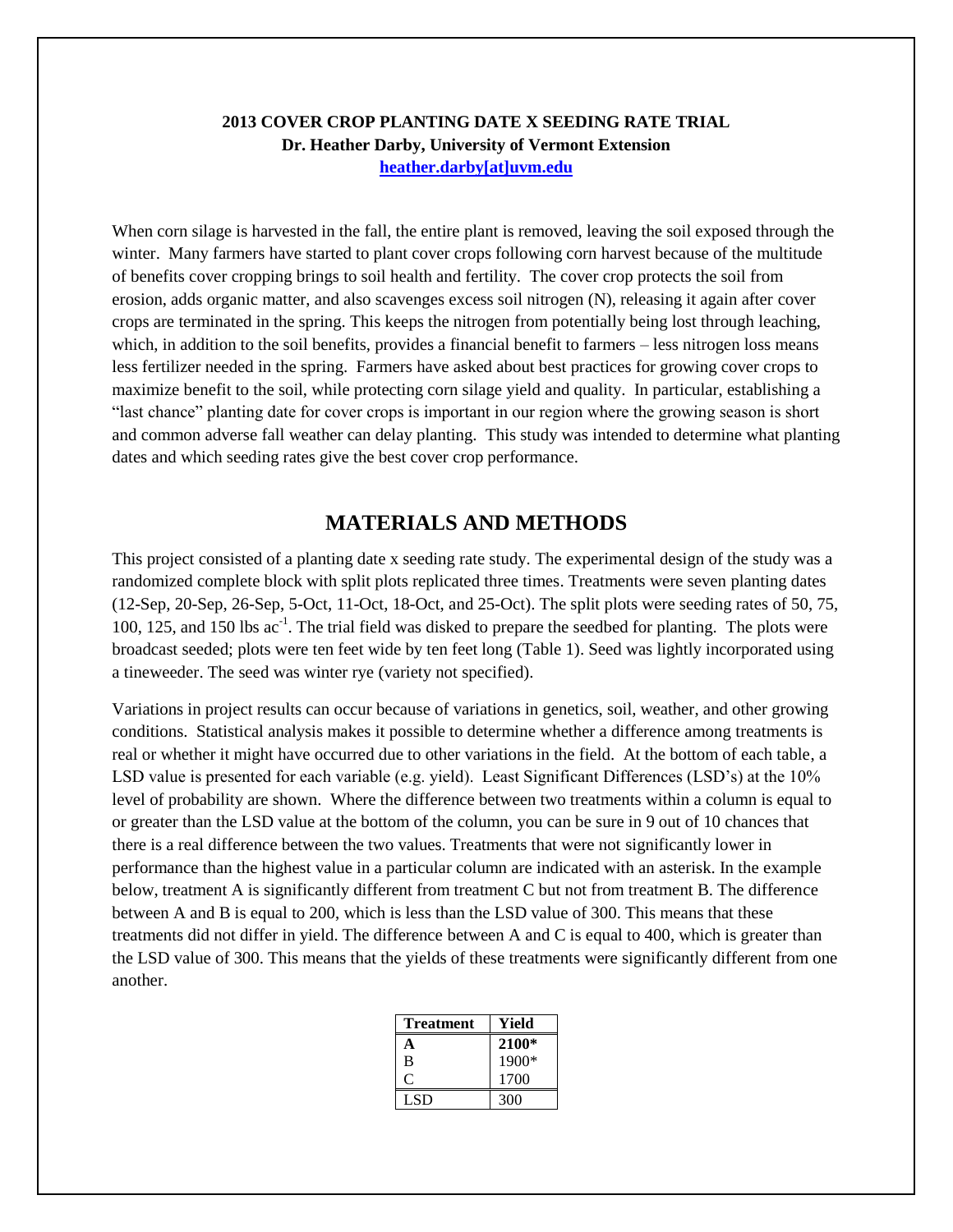|                                | Borderview Research Farm, Alburgh, VT.                    |
|--------------------------------|-----------------------------------------------------------|
| Soil type                      | Benson rocky silt loam                                    |
| Previous crop                  | Wheat                                                     |
| Tillage operations             | Fall plow, disc, and spike tooth harrow                   |
| Plot area (ft.)                | $10 \times 10$                                            |
| Seeding rate (lbs. $ac^{-1}$ ) | 50, 75, 100, 125, 150                                     |
| Replicates                     | 3                                                         |
| Planting date (2012)           | 12-Sep, 20-Sep, 26-Sep, 5-Oct, 11-Oct, 18-Oct, and 25-Oct |
| Harvest date (2013)            | 6-May                                                     |

**Table 1. Agronomic and trial information for the cover crop planting date x seeding rate study, 2012-2013.**

Estimations of percent cover were made on 19-Apr 2013. Plots were hand harvested on 6-May.

## **RESULTS**

Using data from a Davis Instruments Vantage Pro2 Weather Station on-site at Borderview Research Farm in Alburgh, VT, weather data were summarized for the 2012-2013 growing season (Table 2). The growing season experienced approximately two inches less precipitation than the 30-year average. The 2012-2013 cover crop growing season experienced 3580 Growing Degree Days (GDD's), which are 895 more than the 30-year average.

|                                   | 2012      |         |          | 2013     |         |          |         |        |      |
|-----------------------------------|-----------|---------|----------|----------|---------|----------|---------|--------|------|
| Alburgh, VT                       | September | October | November | December | January | February | March   | April  | May  |
| Average temperature $(^{\circ}F)$ | 60.8      | 52.4    | 36.7     | 28.7     | 20.6    | 21.9     | 32.1    | 43.6   | 59.1 |
| Departure from normal             | 0.2       | 4.2     | $-1.5$   | 2.8      | 1.8     | 0.4      |         | $-1.2$ | 2.7  |
|                                   |           |         |          |          |         |          |         |        |      |
| Precipitation (inches)            | 5.36      | 4.13    | 0.68     | 3.49     | 0.6     | 1.08     | 1.04    | 2.12   | 4.79 |
| Departure from normal             | 1.72      | 0.53    | $-2.44$  | 1.12     | $-1.45$ | $-0.68$  | $-1.17$ | $-0.7$ | 1.34 |
|                                   |           |         |          |          |         |          |         |        |      |
| Growing Degree Days (base 32°F)   | 896       | 652     | 144      | 535      | 47      | 21       | 89      | 348    | 848  |
| Departure from normal             | 38        | 150     | -40      | 535      | 47      | 21       | 89      | -36    | 91   |

**Table 2. Summarized weather data for the 2012- 2013 cover crop growing season.**

Based on weather data from Davis Instruments Vantage pro2 with Weatherlink data logger in Alburgh, VT. Historical averages for 30 years of NOAA data (1981-2010).

### *Impact of Planting Date on Winter Rye Production*

In general, the earlier in the fall that winter rye is planted, the faster the seed will germinate (Table 3). At this time, the soil temperature is warmer and allows for a more rapid germination. This will ultimately allow the cover crop to become better established prior to fall dormancy. The fall of 2012 was above average in temperature, mostly likely leading to similar emergence times among cover crop planting dates. The rye planted on 12-Sep yielded the most biomass  $(1681 \text{ lbs} \text{ ac}^{-1})$ , and was statistically different from all other planting dates. (Table 4; Figure 1). The earlier planting dates provided the most percentage of ground cover, with the planting date on 12-Sep having the highest percentage (73.1%). As planting dates were delayed into October, cover crop biomass, and ground cover were drastically reduced (Table 4).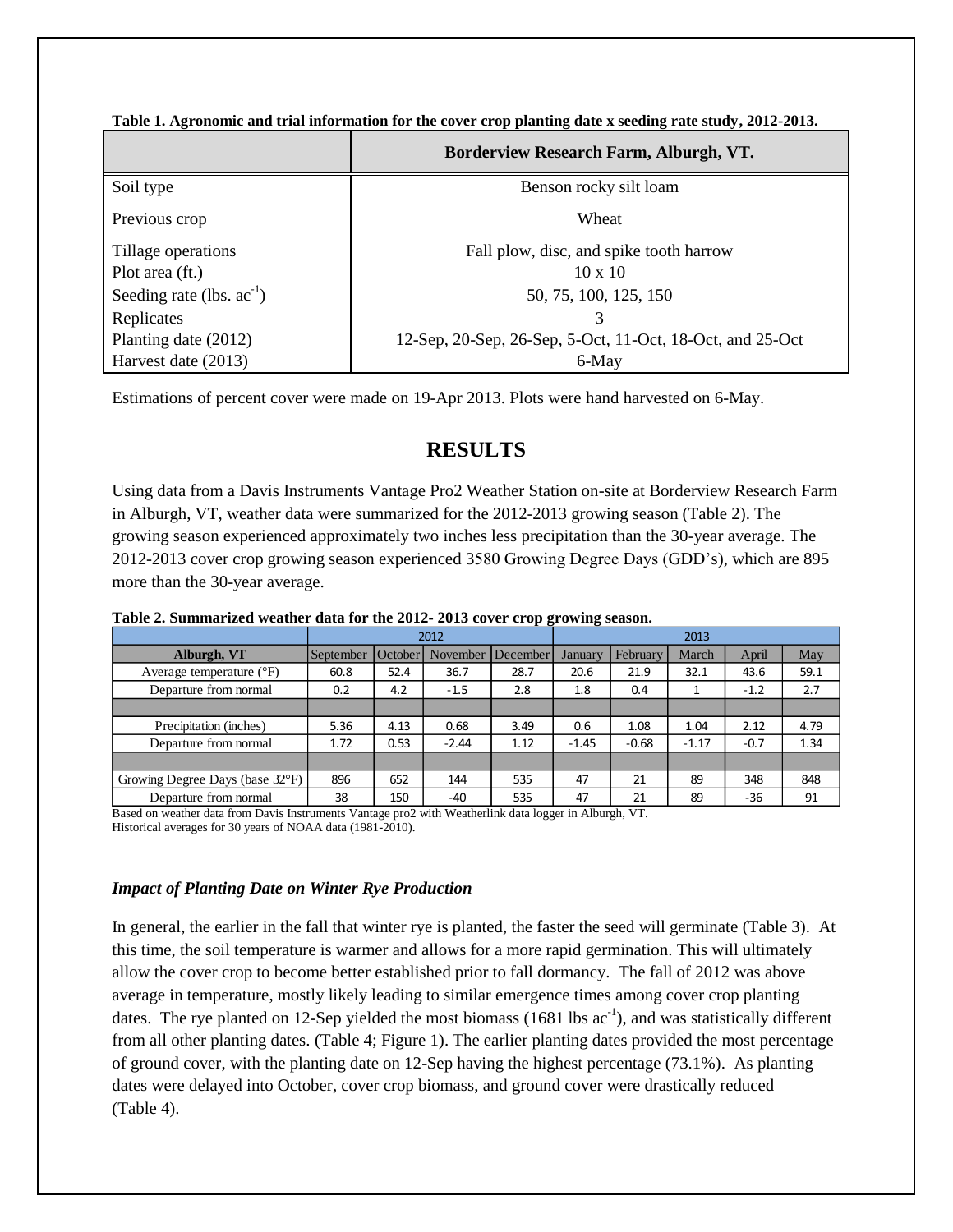| Planting date | Emergence date | Days till emergence |
|---------------|----------------|---------------------|
| $12-Sep$      | $20-Sep$       | 8                   |
| $20-Sep$      | $26-Sep$       | 6                   |
| $26-Sep$      | $11-Oct$       | 16                  |
| 5-Oct         | $25-Oct$       | 20                  |
| $11-Oct$      | $25-Oct$       | 14                  |
| $18-Oct$      | $1-Nov$        | 14                  |
| $25-Oct$      | $9-Nov$        | 15                  |

### **Table 3. Impact of cover crop planting date on seed emergence, 2012.**

## **Table 4. Impact of planting date on cover crop yield and quality, Alburgh, VT.**

| Planting date | Plant cover | <b>Biomass</b>                |
|---------------|-------------|-------------------------------|
| 2012          | $\%$        | $\text{ lbs } \text{ac}^{-1}$ |
| $12-Sep$      | 73.1        | 1681                          |
| $20-Sep$      | 39.6        | 895                           |
| $26-Sep$      | 62.5        | 1243                          |
| $5-Oct$       | 42.2        | 923                           |
| $11-Oct$      | 32.3        | 813                           |
| 18-Oct        | 18.8        | 695                           |
| $25-Oct$      | 9.10        | 453                           |
|               |             |                               |
| LSD(0.10)     | 7.53        | 115                           |
| Trial mean    | 39.7        | 957                           |

\*Varieties that did not perform significantly lower than the top performing treatment (in **bold**) in a particular column are indicated with an asterisk.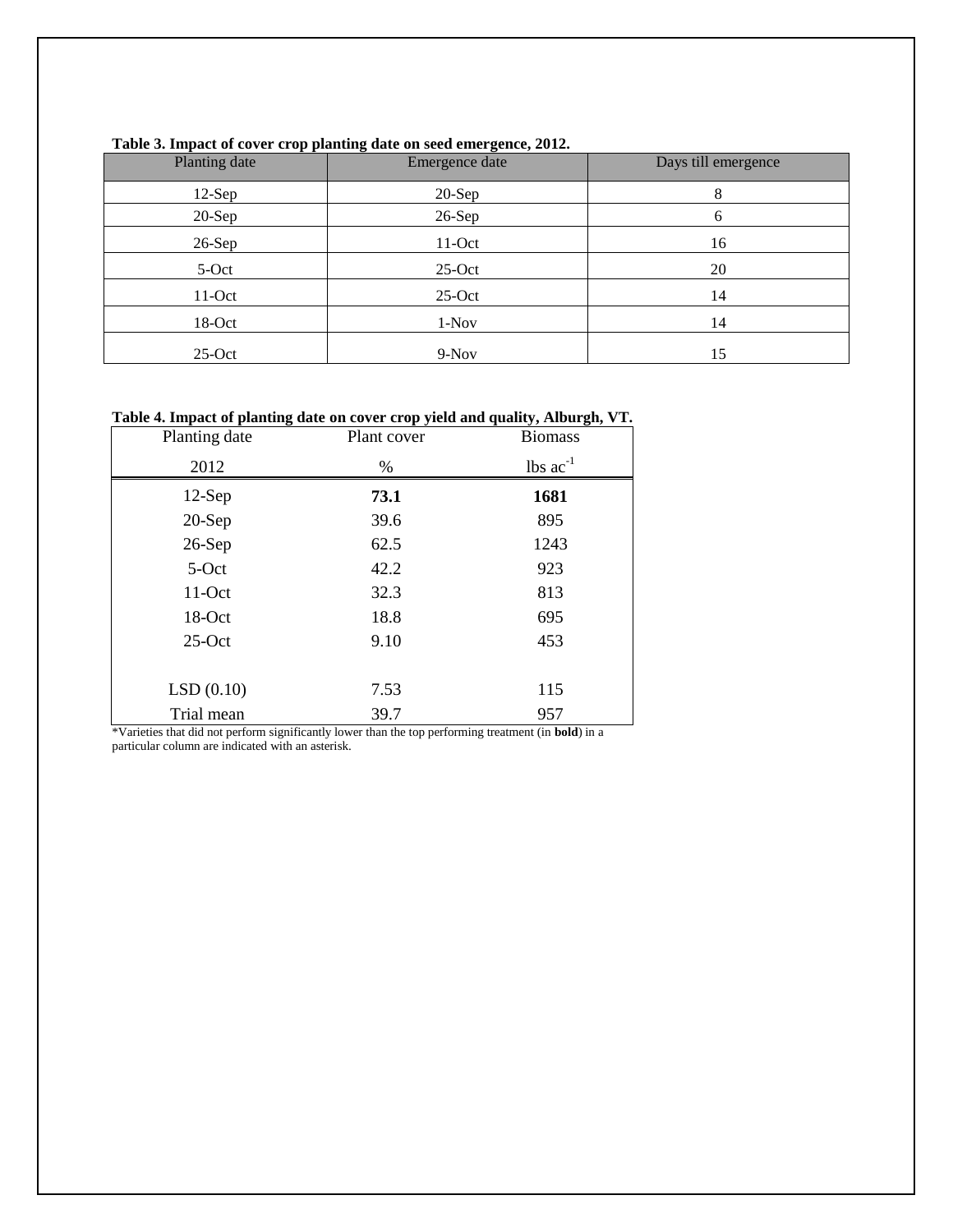

**Figure 1. Impact of planting date on cover crop biomass and percentage of ground cover in Alburgh, VT. Treatments that share a letter were not significantly different from one another (p=0.10, compare capital letters for biomass and lower-case letters for percent cover).**

#### *Impact of Planting Date x Seeding Rate Interaction*

Interestingly, there was a significant interaction between cover crop planting date and seeding rate in terms of percent ground cover  $(p=0.06)$ . This indicates that seeding rates did differ significantly by individual planting dates, with respect to percent cover (Figure 2). Meaning that earlier in the planting season, it doesn't statistically matter as much which seeding rate is used, because there is plenty of time for establishment; although later in the season, seeding rates do matter because germination and survivability of seed decreases. There was no significant interaction between cover crop planting date and seeding rate in terms of biomass yield. This means that as long as cover crops are planted during an ideal time frame (early/mid-September), seeding rate will not have a statistically significant impact on biomass yield. These data show that overall, seeding rates will affect ground cover, which can moderate soil temperature and decrease soil erosion, but they will not significantly affect biomass yields.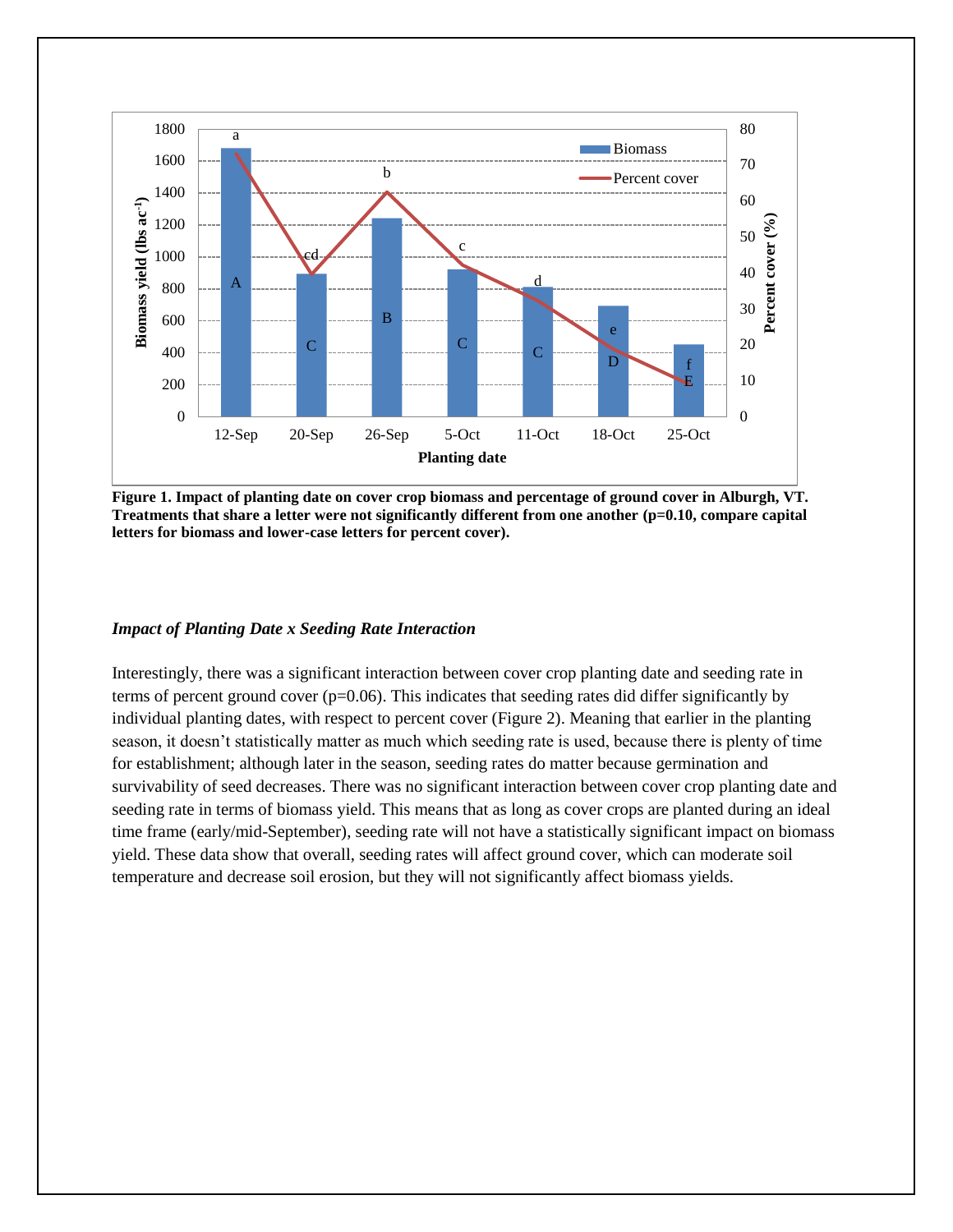

**Figure 2. Interaction between planting date and seeding rate, Alburgh, VT, 2013.**

### *Impact of Seeding Rate on Winter Rye Production*

Winter rye yields and percent ground cover differed significantly by seeding rate. The seeding rate of 150 lbs/acre performed best for biomass yield (1083 lbs/acre), although not statistically different from seeding rates of 125 or 100 lbs/acre (Table 5; Figure 3). The seeding rate of 150 lbs/acre also performed best for percent cover (47.6%), although not statistically different from seeding rates of 125 or 100 lbs/acre.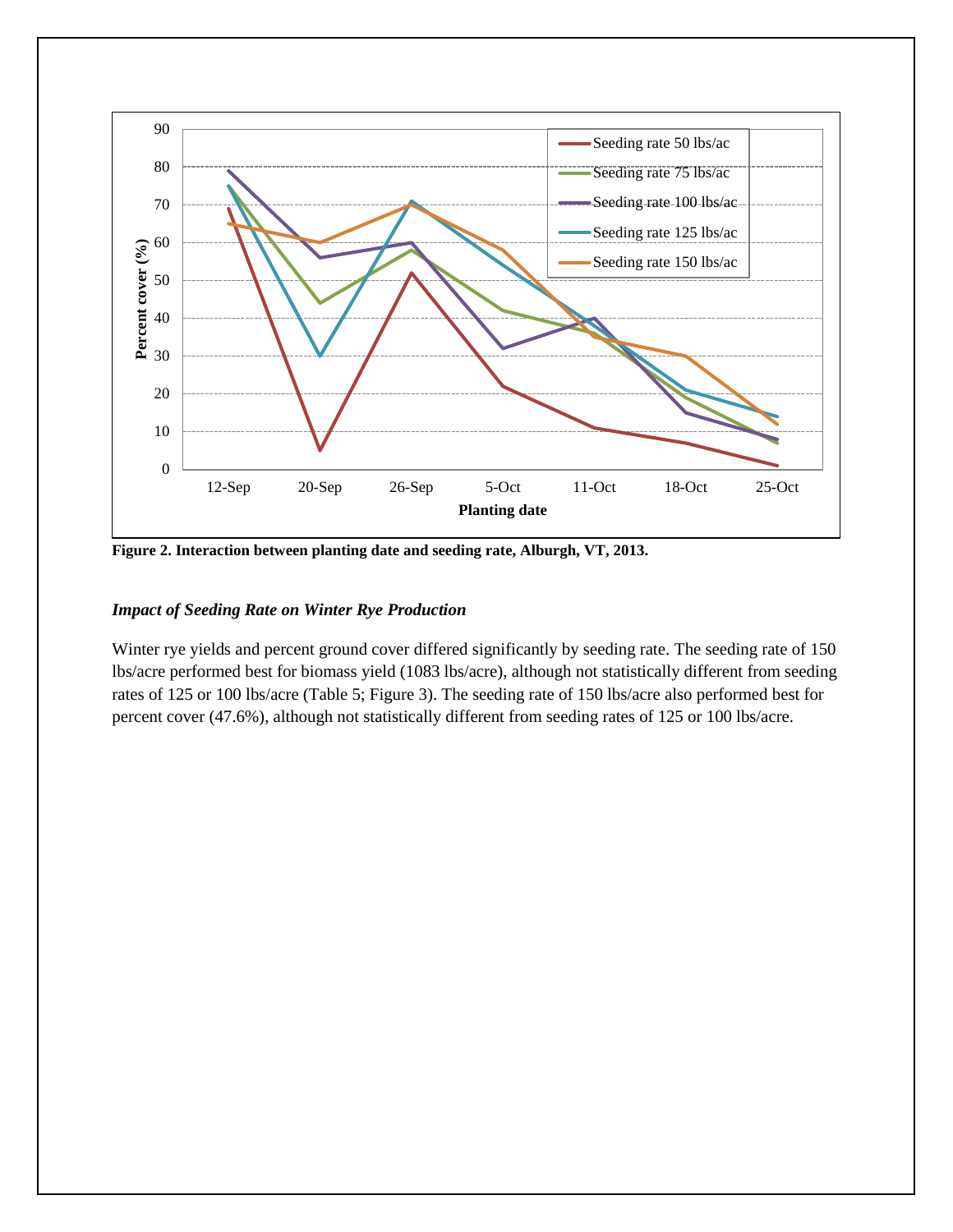| Seeding rate                  | -<br>Plant cover | Biomass yield   |
|-------------------------------|------------------|-----------------|
| $\text{ lbs } \text{ac}^{-1}$ | $\%$             | $lbs$ $ac^{-1}$ |
| 50                            | 24.4             | 720             |
| 75                            | 40.6             | 937             |
| 100                           | 41.8*            | 998*            |
| 125                           | 43.8*            | 1049*           |
| 150                           | 47.6*            | 1083*           |
|                               |                  |                 |
| LSD(0.10)                     | 6.4              | 97              |
| Trial mean                    | 39.6             | 957             |

**Table 5. Impact of seeding rate on cover crop yield and quality, Alburgh, VT.** 

\*Varieties that did not perform significantly lower than the top performing treatment (in **bold**) in a particular column are indicated with an asterisk.



**Figure 3. Impact of seeding rate on cover crop biomass and percentage of ground cover in Alburgh, VT. Treatments that share a letter were not significantly different from one another (p=0.10, compare capital letters for biomass and lower-case letters for percent cover).**